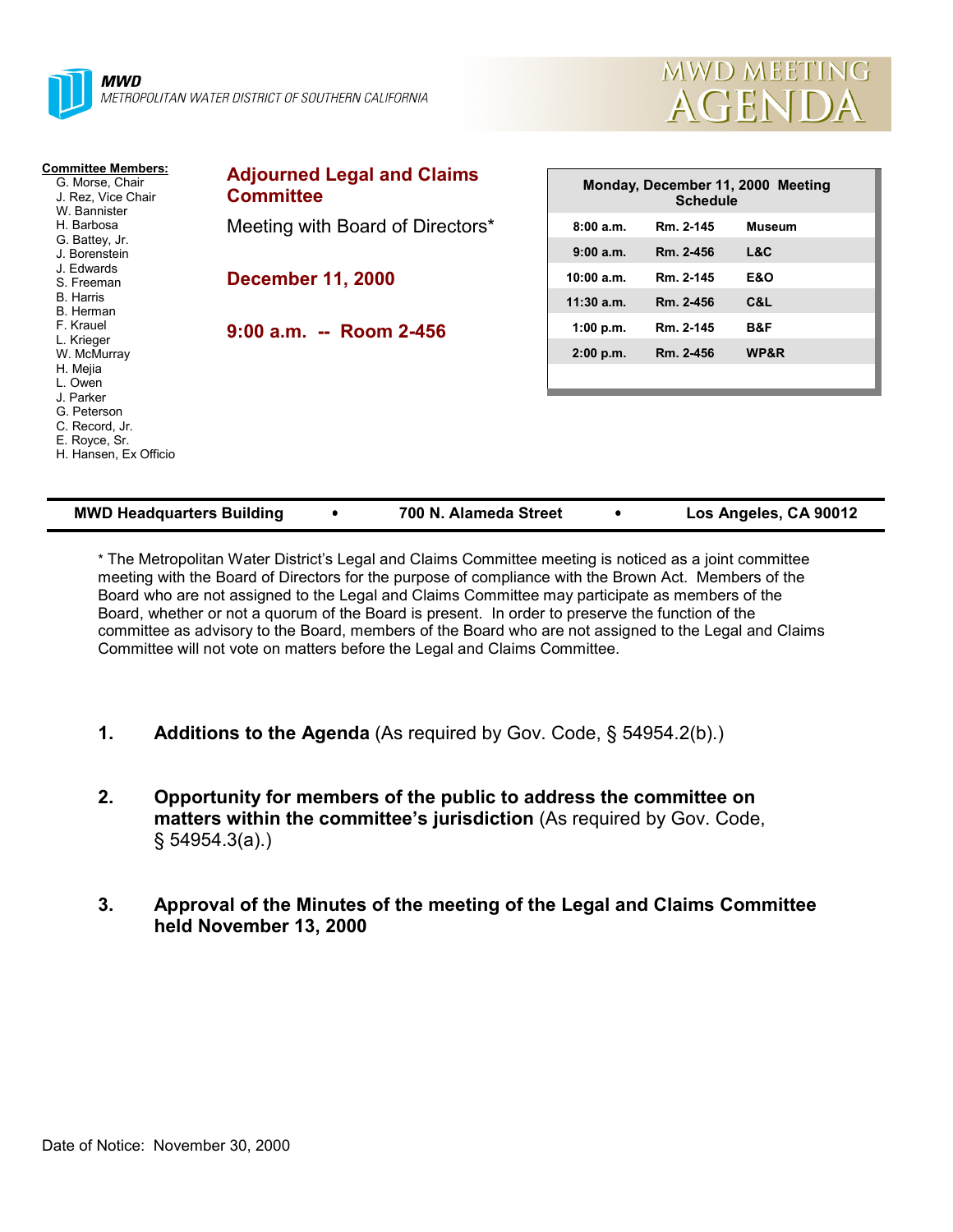## **4. OTHER MATTERS**

- 6Ha. Report on Colorado River matters, including negotiations to develop a California plan for river operations, settlement of the San Luis Rey water rights dispute, Salton Sea issues, and resolution of remaining issues in Arizona v. California before U.S. Supreme Court. (L&C) **[Any discussion of real property negotiations will be held in closed session. Conference with Real Property Negotiators; Agency Negotiator: Paul Cunningham; Negotiating Parties: United States Department of the Interior, State of California, State of Nevada, State of Arizona, Palo Verde Irrigation District, Imperial Irrigation District, Coachella Valley Water District, Los Angeles Department of Water and Power, San Diego County Water Authority, Colorado River Indian Tribes Coalition, San Luis Rey Settlement Parties; Property: Water Rights, Colorado River Allocations; Under Negotiation: Price and Terms; to be heard in closed session pursuant to Gov. Code § 54956.8. Any discussion of existing litigation will be heard in closed session. Conference with Legal Counsel--pursuant to Gov. Code § 54956.9(a)]**
- 6Hb. Discussion of Bay-Delta related issues; including progress on developing and implementing the CALFED program; potential litigation regarding the EIR/EIS for the CALFED program and the EIR for the Monterey Amendments to the State Water Contract; and State Water Resources Control Board's Phase 8 hearings to allocate responsibility to meet Bay-Delta environmental obligations. (L&C, WP&R) **[Any discussion of litigation will be held in closed session. Conference with Legal Counsel—(1) Existing Litigation; Parties: Water Right Holders in Bay-Delta Watershed; to be heard in closed session pursuant to Gov. Code § 54956.9(a); (2) Initiation of Litigation (two potential cases); to be heard in closed session pursuant to Gov. Code § 54956.9(c)]**

## **5. CONSENT CALENDAR ITEMS – ACTION**

None

## **6. OTHER BOARD ITEMS - ACTION**

9-4 Authorize settlement in eminent domain actions entitled People of the State of California, etc. v. Metropolitan Water District of Southern California, San Bernardino County Superior Court Case Nos. RCV 048029 and RCV 048031, involving the Foothill Feeder - Rialto Pipeline. (L&C) **[Conference with legal counsel--existing litigation (two cases pending); to be heard in closed session pursuant to Gov. Code § 54956.9(a)]**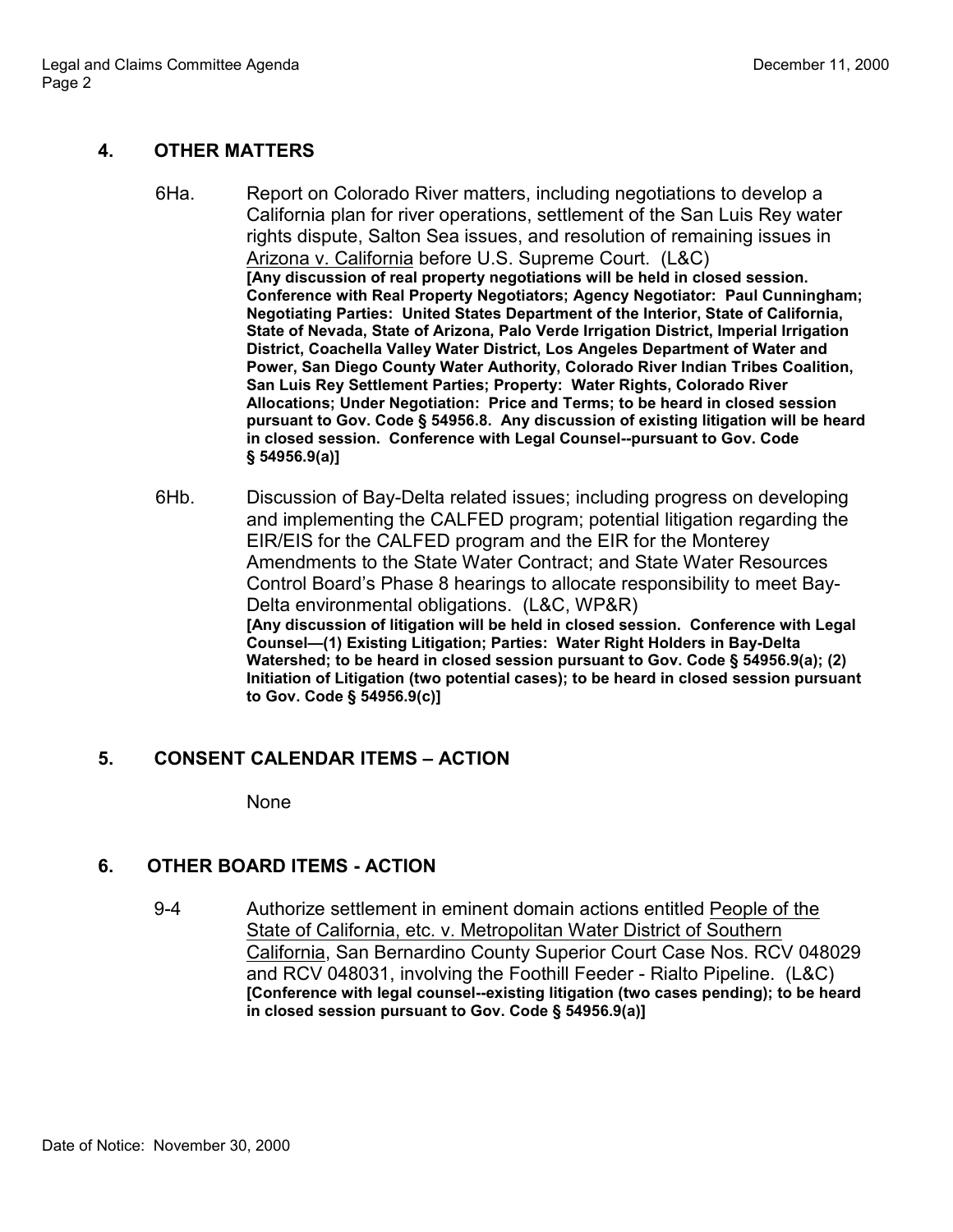9-5 Authorize settlement in eminent domain action for Metropolitan's Inland Feeder Project entitled Metropolitan v. Paul F. Ryan, San Bernardino Superior Court Case No. SCV 42670. (L&C) **[Conference with legal counsel--existing litigation (one case pending); to be heard in closed session pursuant to Gov. Code § 54956.9(a)]**

# **7. BOARD INFORMATION ITEMS**

**None** 

#### **8. COMMITTEE ITEMS**

- a. Oral update on Inland Feeder Property Condemnation Matters and Threatened Litigation, identified by Owners' Names on **Attachment A**. **[Conference with Legal Counsel--Existing and Anticipated Litigation; to be heard in closed session pursuant to Gov. Code §§ 54956.9(a) and (b)]**
- b. Oral report on Metropolitan's filings and pending litigation at the Federal Energy Regulatory Commission. **[Any discussion of litigation may be held in closed session pursuant to Gov. Code § 54956.9(a). Conference with legal counsel--existing litigation; case: California Independent System Operator, FERC Docket No. ER00-2019]**
- c. General Counsel's Report of Monthly Activities.

## **9. FOLLOW-UP ITEMS**

**None** 

# **10. ADJOURNMENT**

**NOTE:** At the discretion of the committee, all items appearing on this agenda, whether or not expressly listed for action, may be deliberated and may be subject to action by the committee.

This committee reviews items and makes a recommendation for final action to the full Board of Directors. Final action will be taken by the Board of Directors. Agendas for the meeting of the Board of Directors may be obtained from the Executive Secretary. This committee will not take any final action that is binding on the Board, even when a quorum of the Board is present.